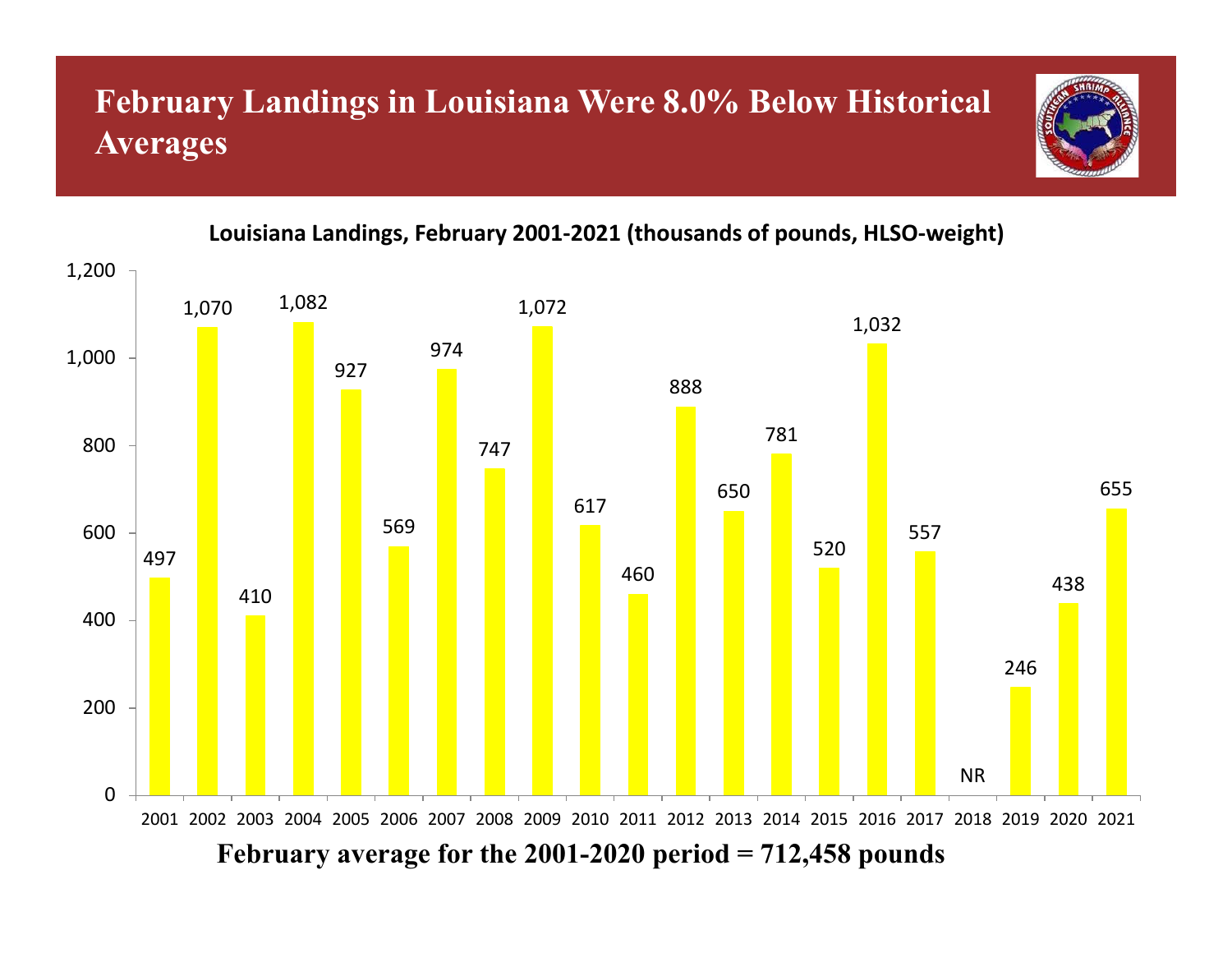#### **February Landings in Texas Were 26.7% Above Historical Averages**



#### **Texas Landings, February 2001‐2021 (thousands of pounds, HLSO‐weight)**

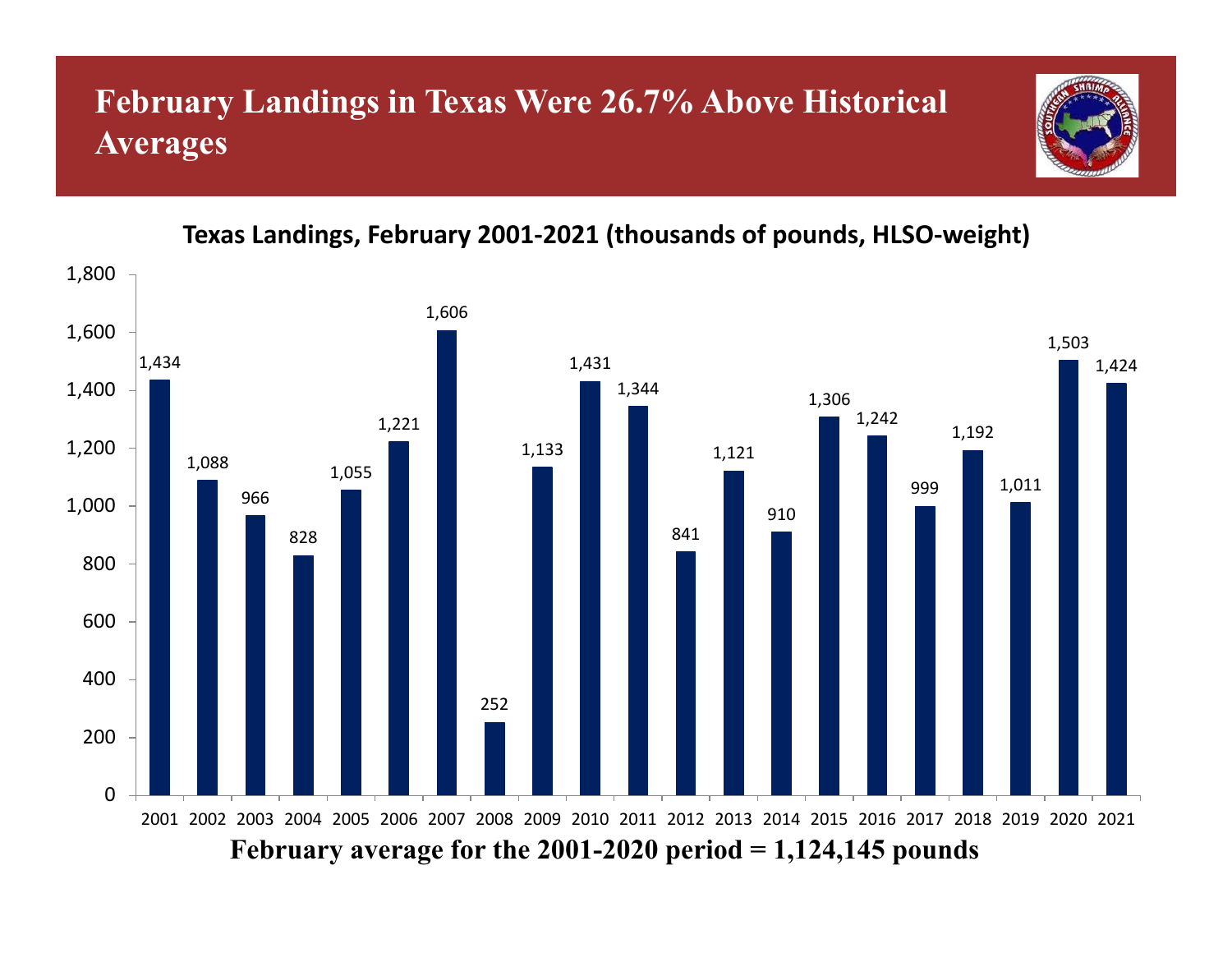# **February Landings in Alabama Were 68.2% Above Historical Averages**





**Alabama Landings, February 2001‐2021 (thousands of pounds, HLSO‐weight)**

**February average for the 2001-2020 period = 412,665 pounds**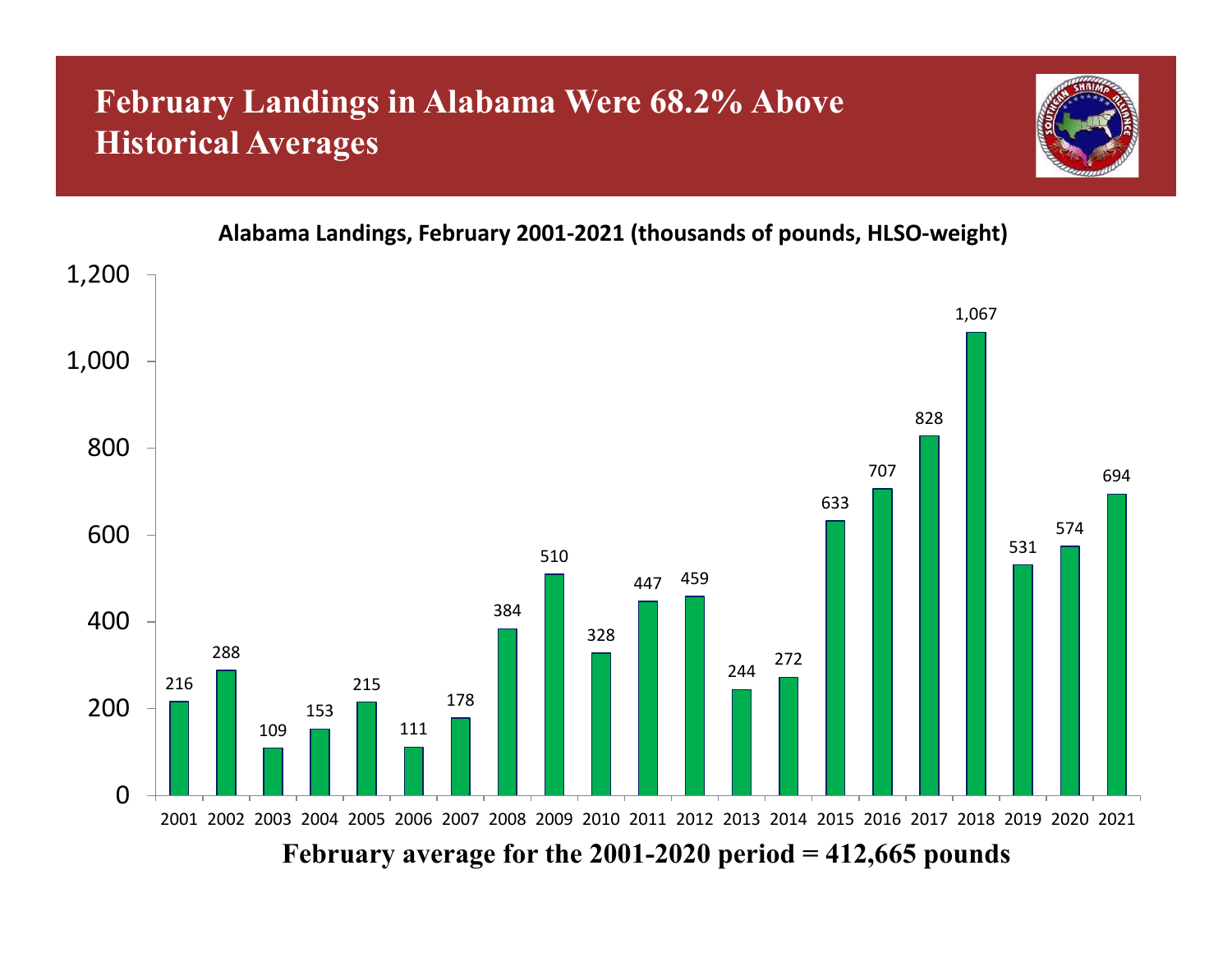## **February Landings on the West Coast of Florida Were 3.4% Above Historical Averages**





#### **February average for the 2001-2020 period = 514,430 pounds**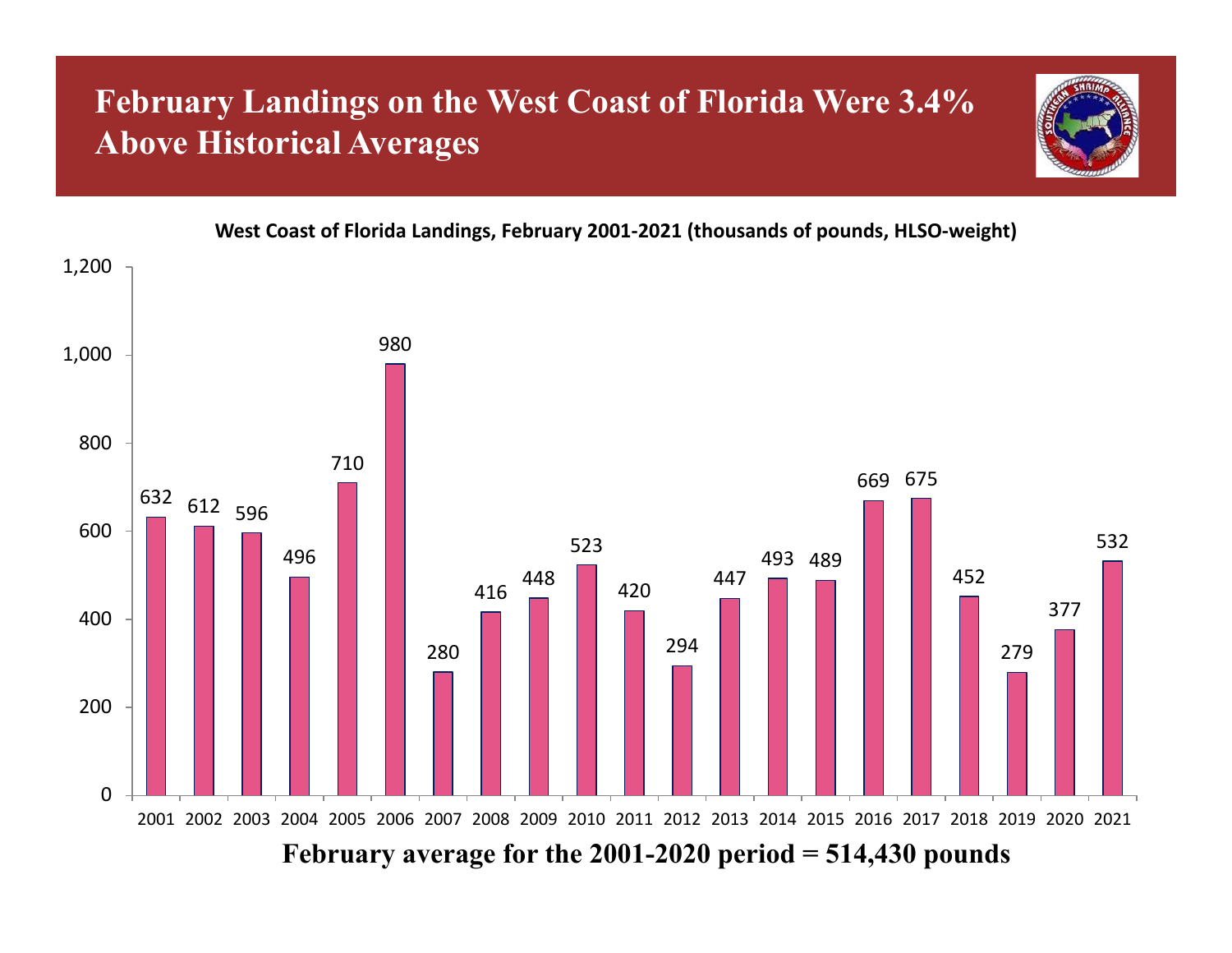# **February Landings in Mississippi Were 34.6% Above Historical Averages**



**Mississippi Landings, February 2001‐2021 (thousands of pounds, HLSO‐weight)**

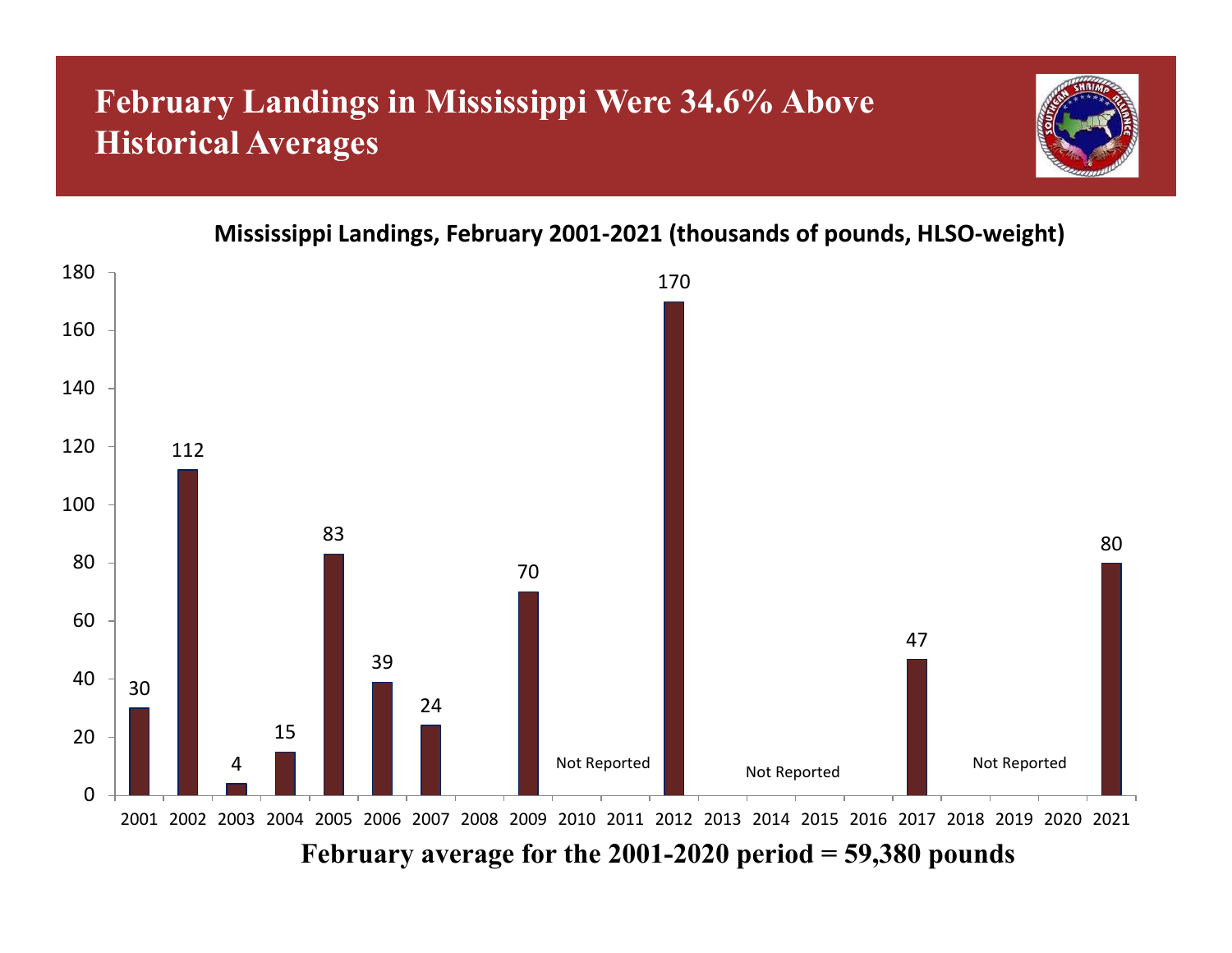#### **February Landings in the Gulf Were 22.8% Above Historical Averages**



#### **Gulf Landings, February 2001‐2021 (thousands of pounds, HLSO‐weight)**

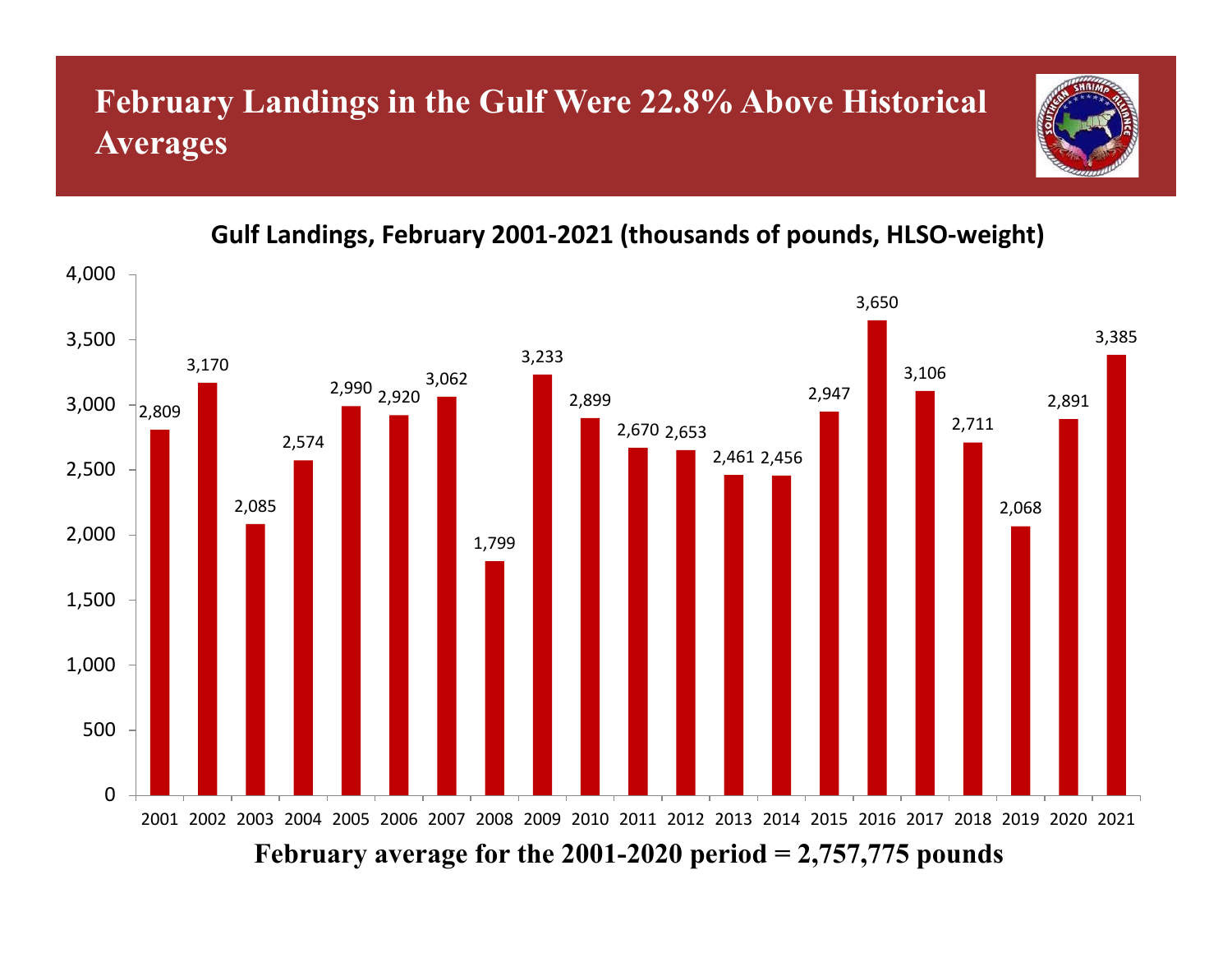# **2021 Landings in Louisiana Are 36.5% Below Historical Averages**





**Louisiana Landings, January‐February 2001‐2021 (thousands of pounds, HLSO‐weight)**

**January-February average for the 2001-2020 period = 2,399,335 pounds**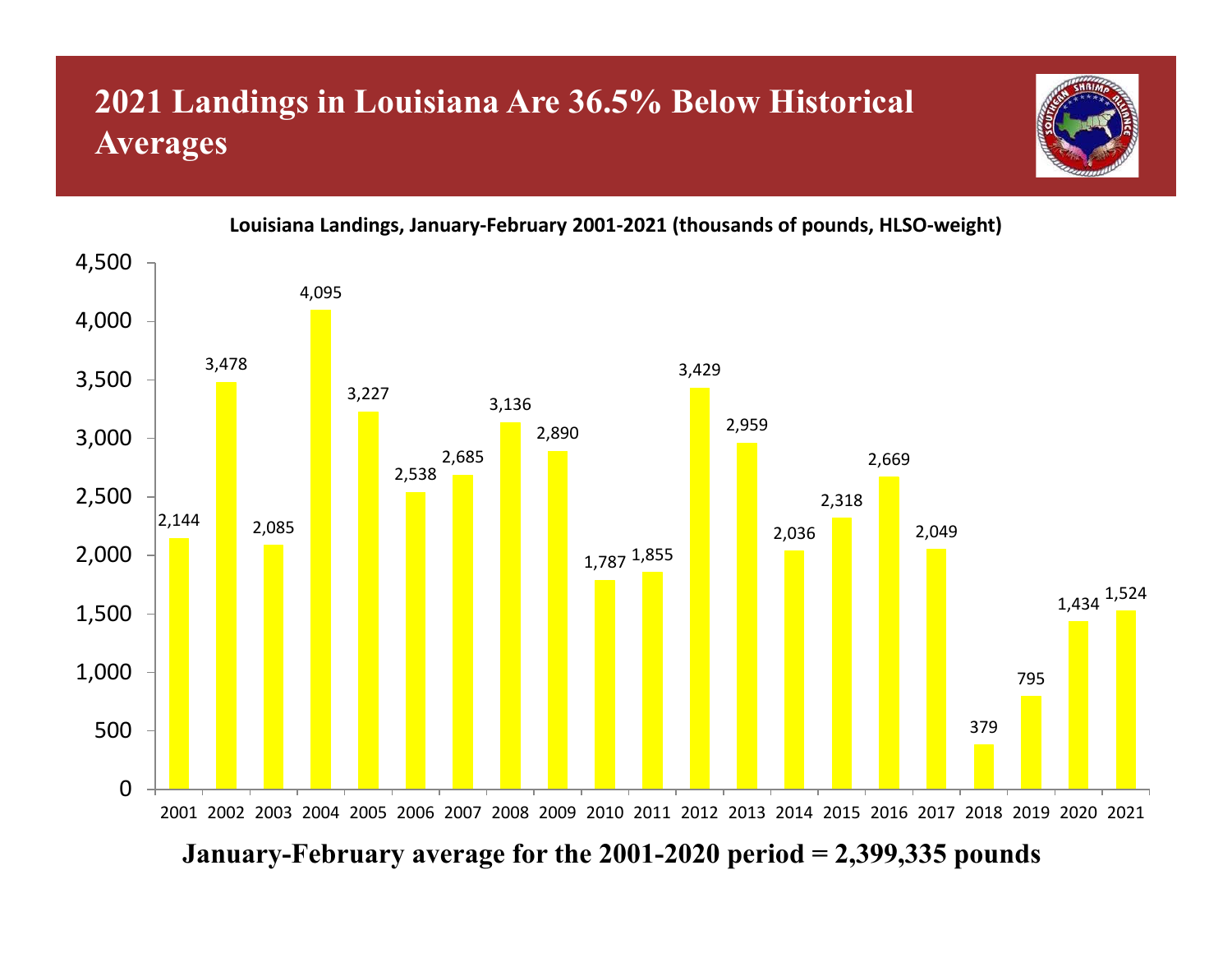#### **2021 Landings in Texas Are 93.8% Above Historical Averages**

**Texas Landings, January‐February 2001‐2021 (thousands of pounds, HLSO‐weight)**

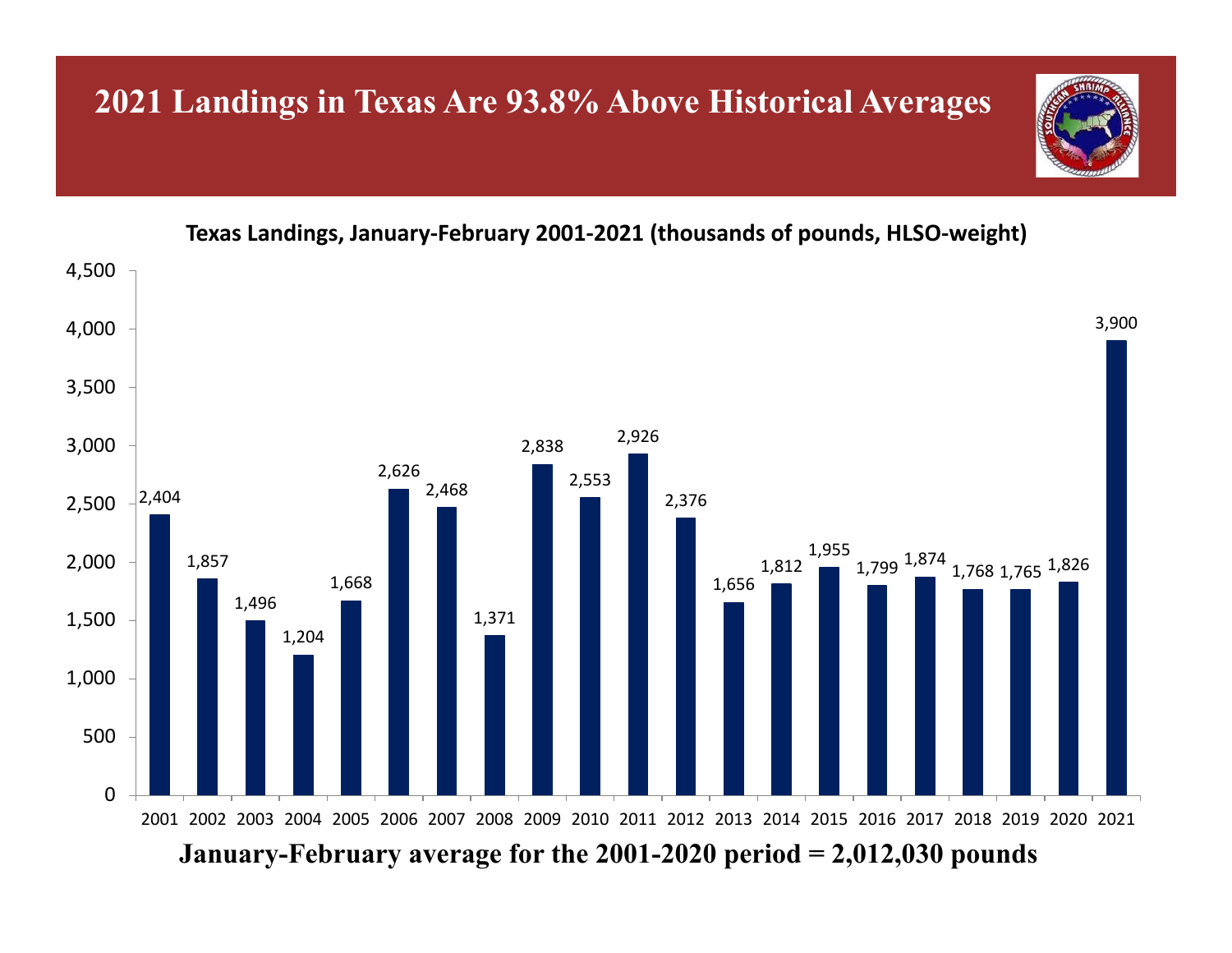# **2021 Landings in Alabama Are 31.5% Above Historical Averages**





**Alabama Landings, January‐February 2001‐2021 (thousands of pounds, HLSO‐weight)**

**January-February average for the 2001-2020 period = 893,255 pounds**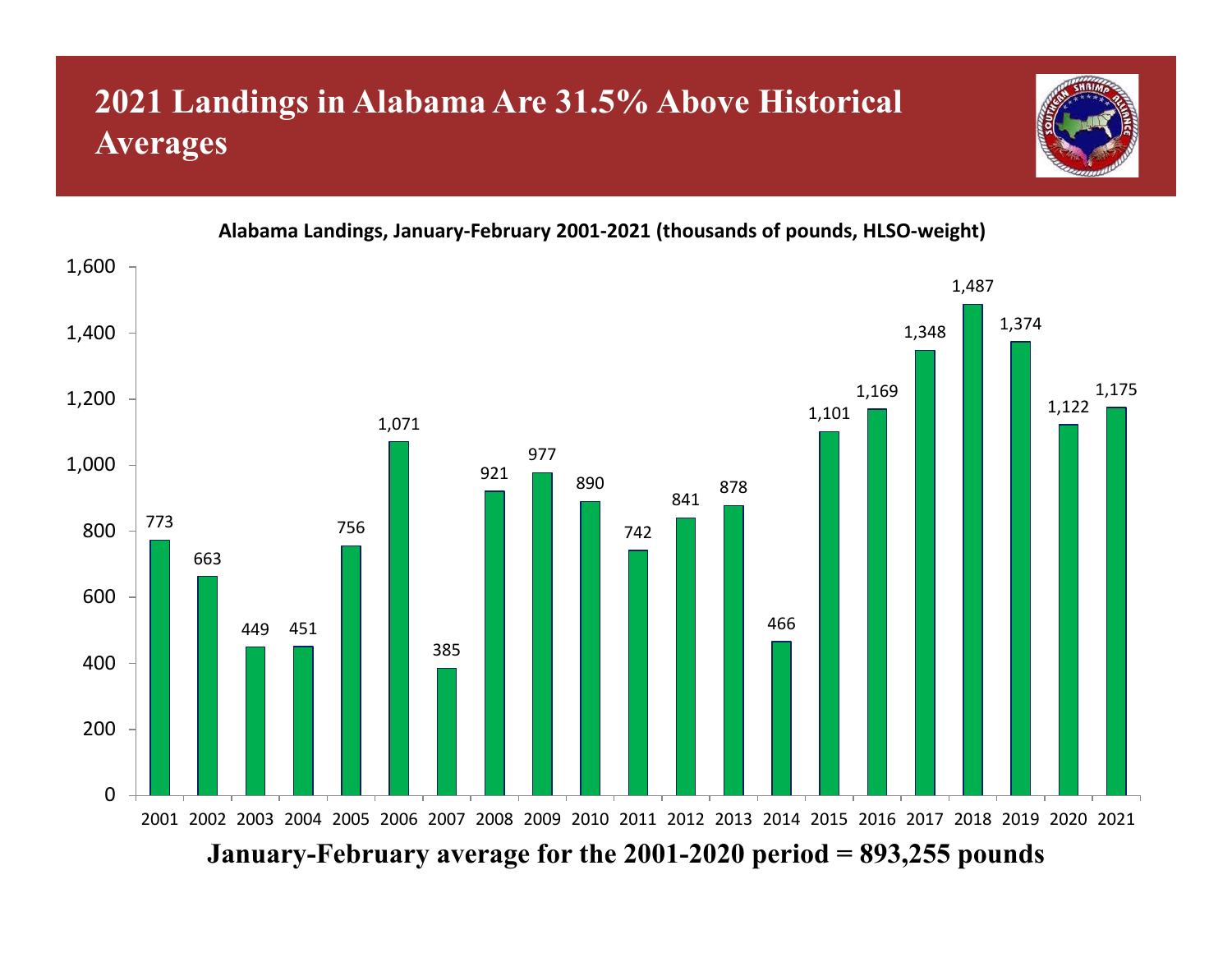# **2021 Landings on the West Coast of Florida Are 25.7% Below Historical Averages**



#### **West Coast of Florida Landings, January‐February 2001‐2021 (thousands of pounds, HLSO‐weight)**



**January-February average for the 2001-2020 period = 1,051,780 pounds**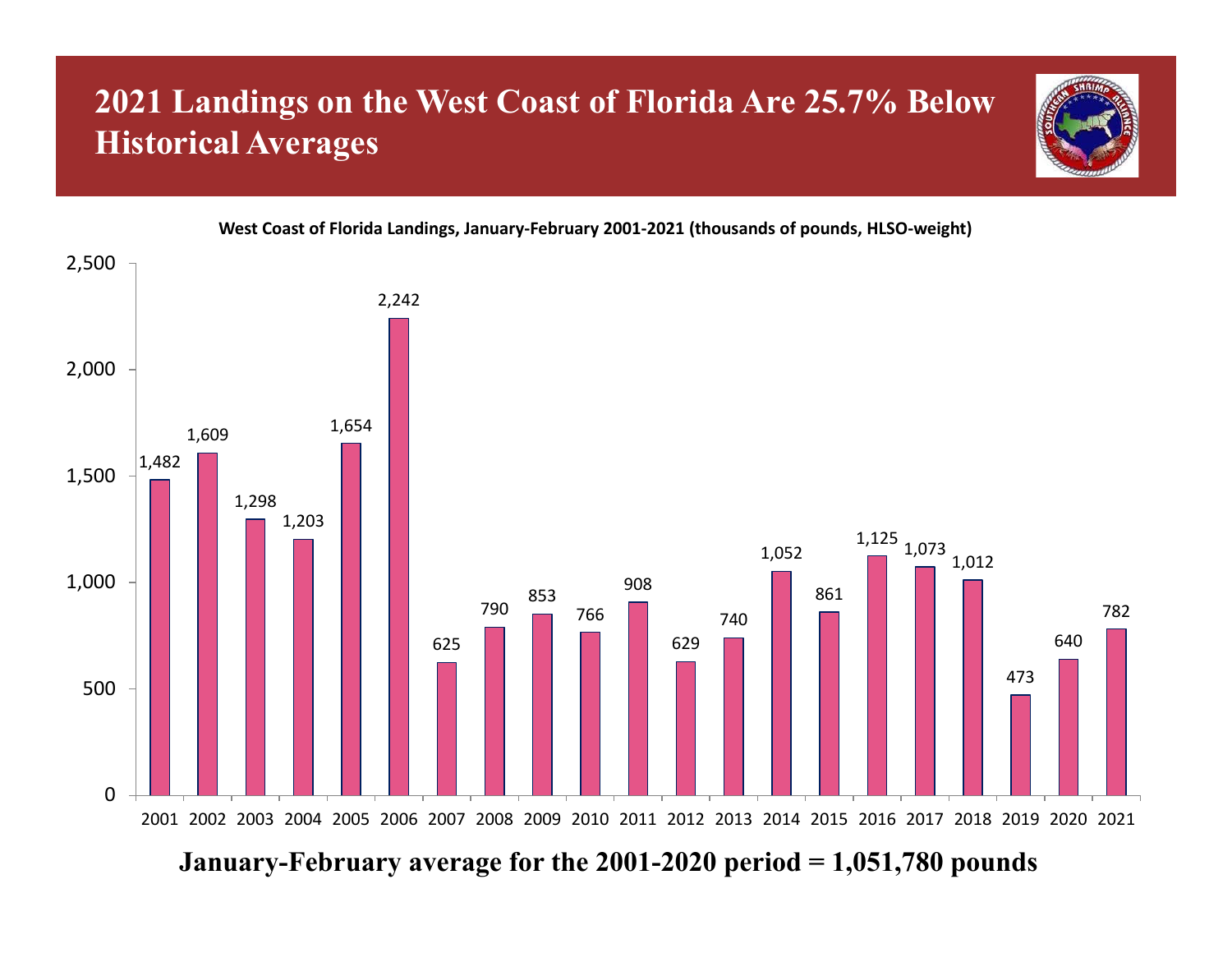# **2021 Landings in Mississippi Are 62.5% Below Historical Averages**



**Mississippi Landings, January‐February 2001‐2021 (thousands of pounds, HLSO‐weight)**

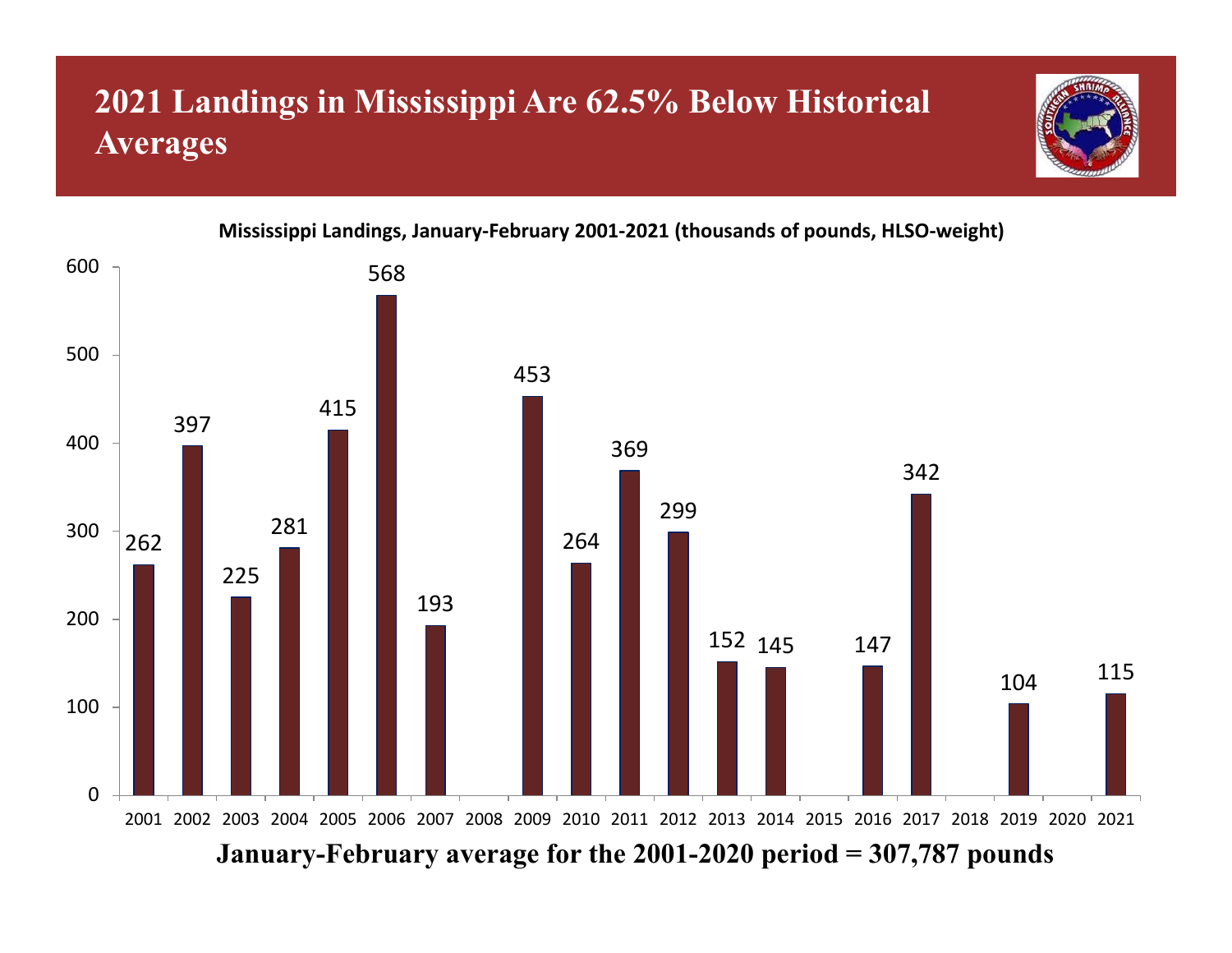## **2021 Landings in the Gulf Are 13.7% Above Historical Averages**



#### **Gulf Landings, January‐February 2001‐2021 (thousands of pounds, HLSO‐weight)**

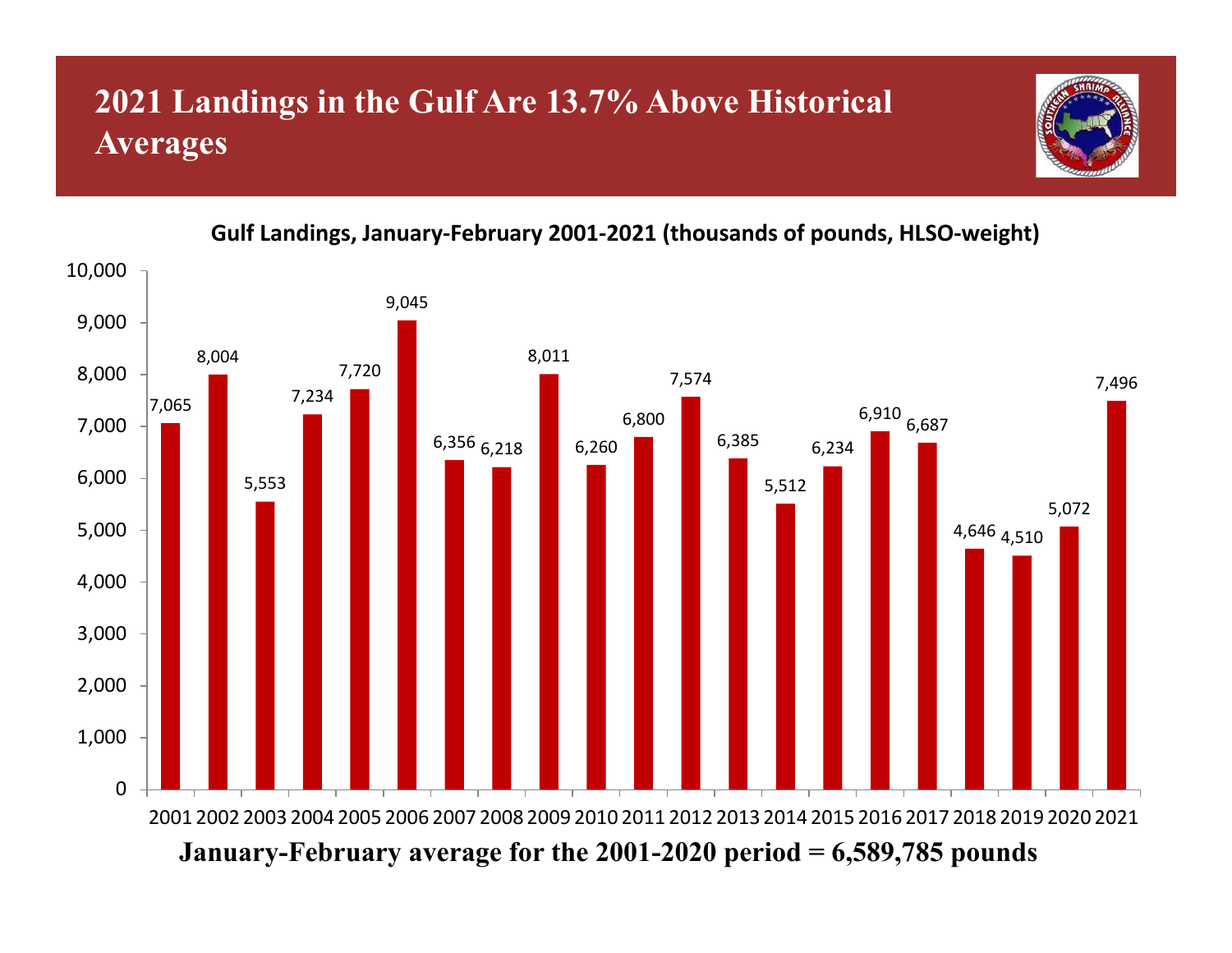#### **Landings in January-February Account for Between 1 and 7 Percent of the Total Louisiana Annual Harvest**



**Louisiana Landings, 2002‐2021 (thousands of pounds, HLSO‐weight)**

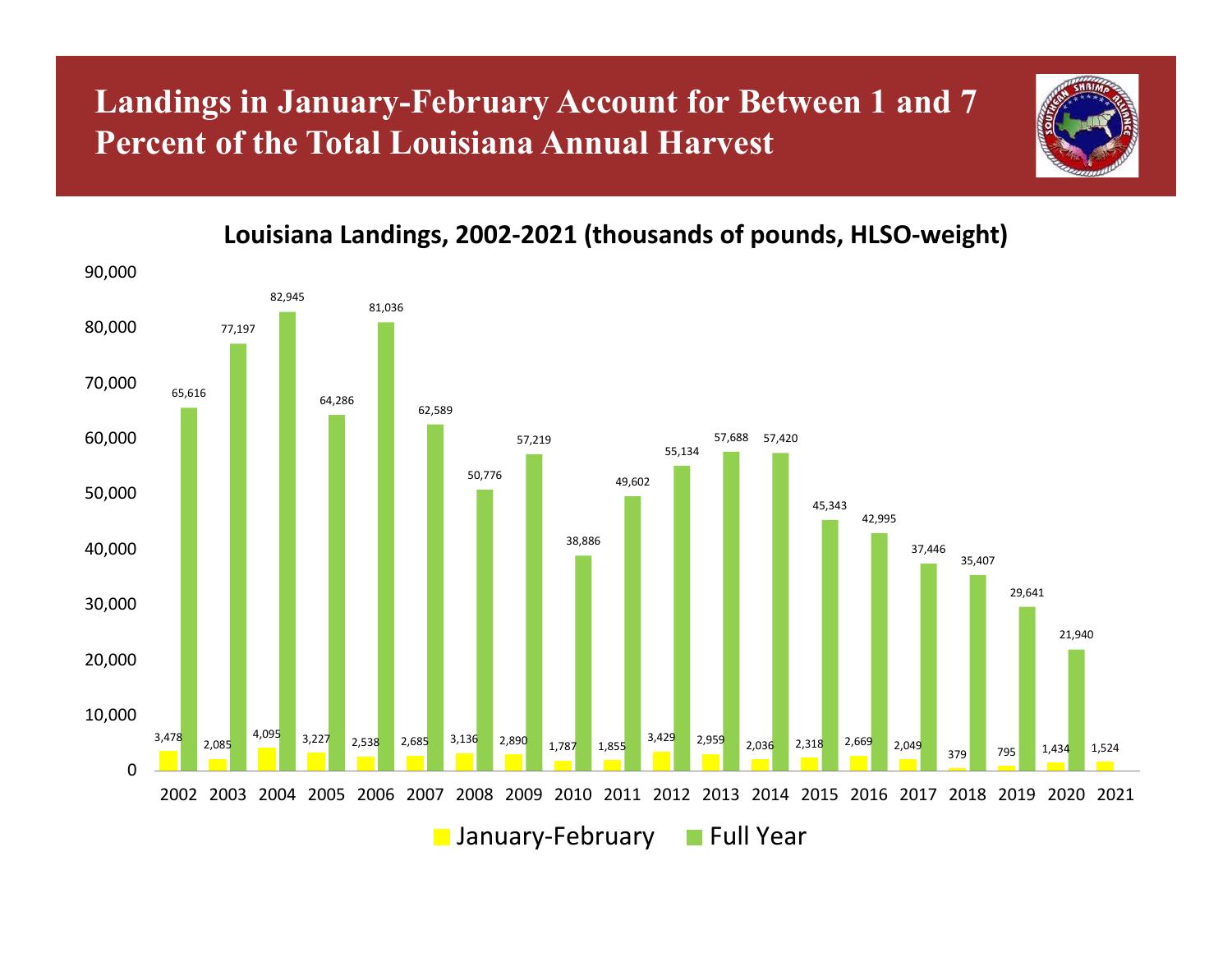#### **Landings in January-February Account for Between 3 and 6 Percent of the Total Texas Annual Harvest**



#### **Texas Landings, 2002‐2021 (thousands of pounds, HLSO‐weight)**

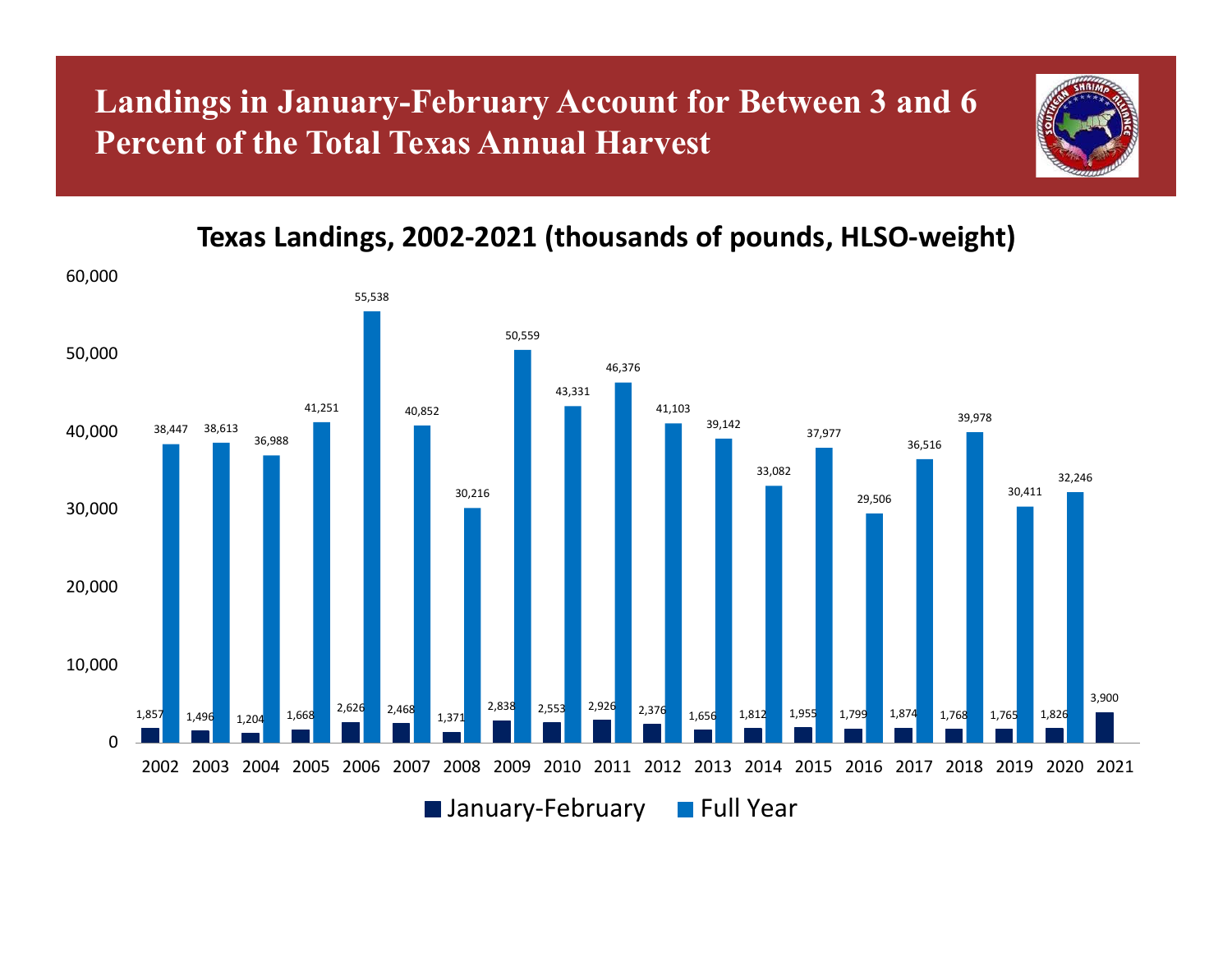#### **Landings in January-February Account for Between 4 and 16 Percent of the Total Alabama Annual Harvest**



**Alabama Landings, 2002‐2021 (thousands of pounds, HLSO‐weight)**

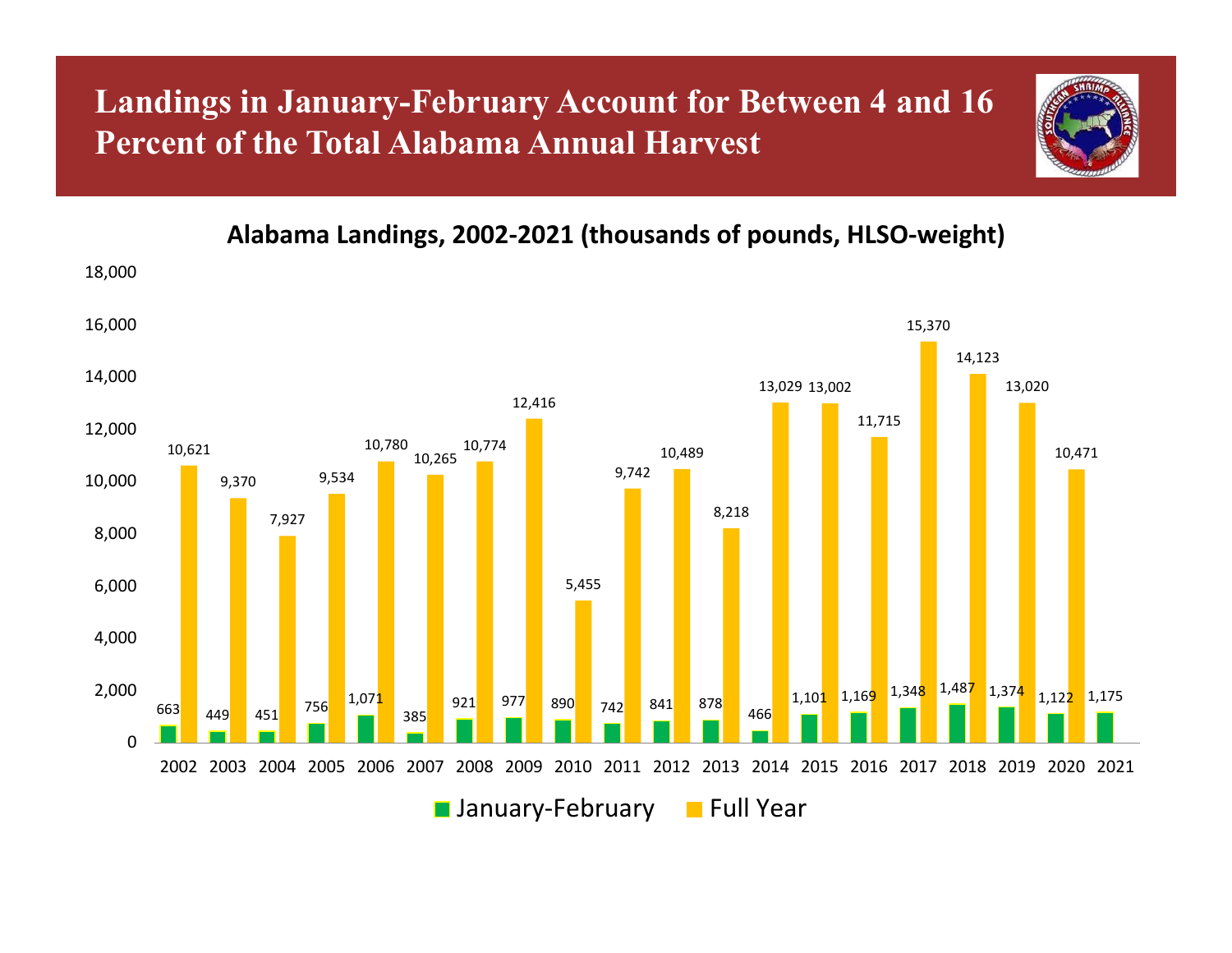**Landings in January-February Account for Between 13 and 30 Percent of the Total Annual Harvest on the West Coast of Florid a**



**W.C. Florida Landings, 2002‐2021 (thousands of pounds, HLSO‐weight)**

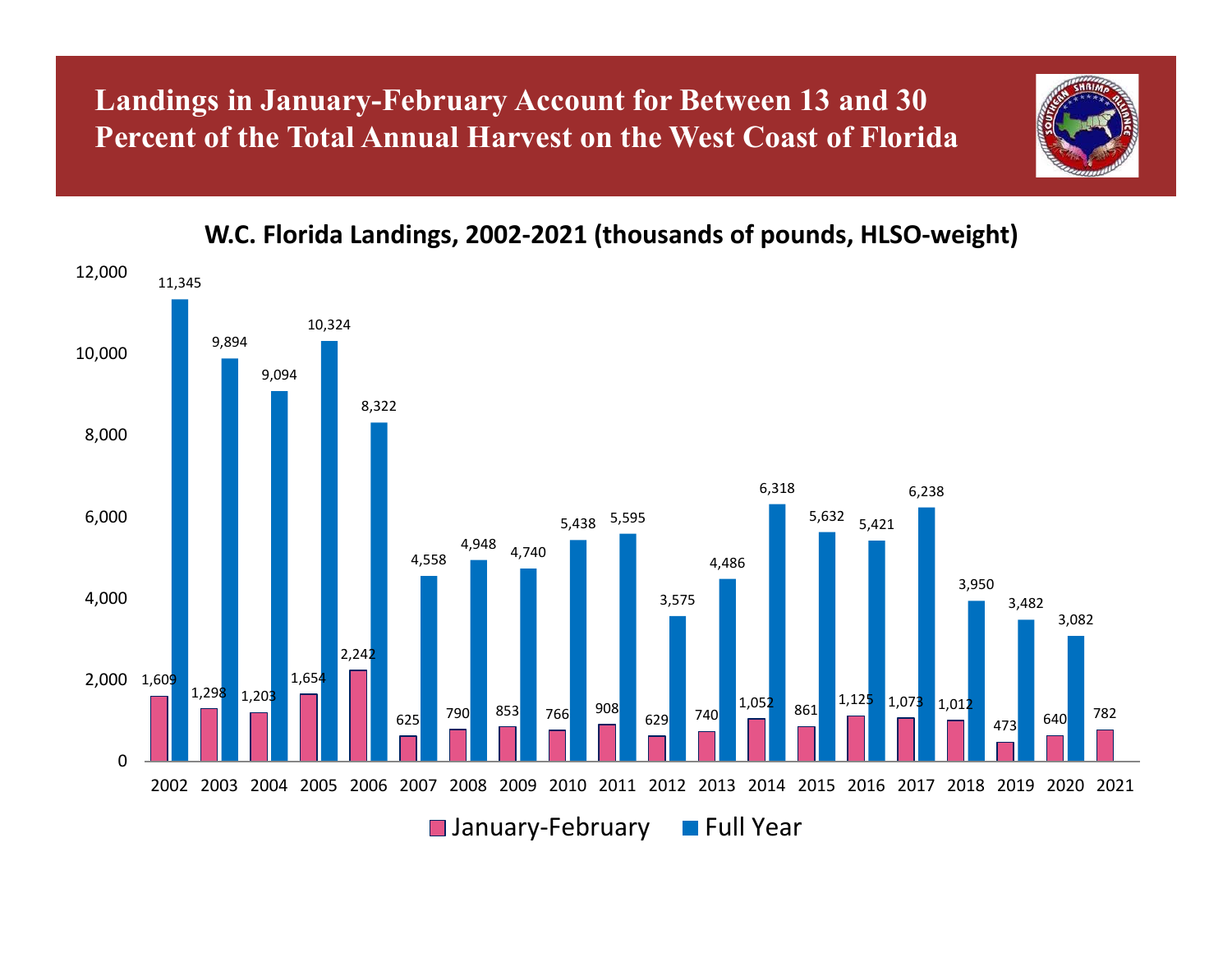#### **Landings in January-February Account for Between 2 and 12 Percent of the Total Annual Harvest in Mississippi**



**Mississippi Landings, 2002‐2021 (thousands of pounds, HLSO‐weight)**

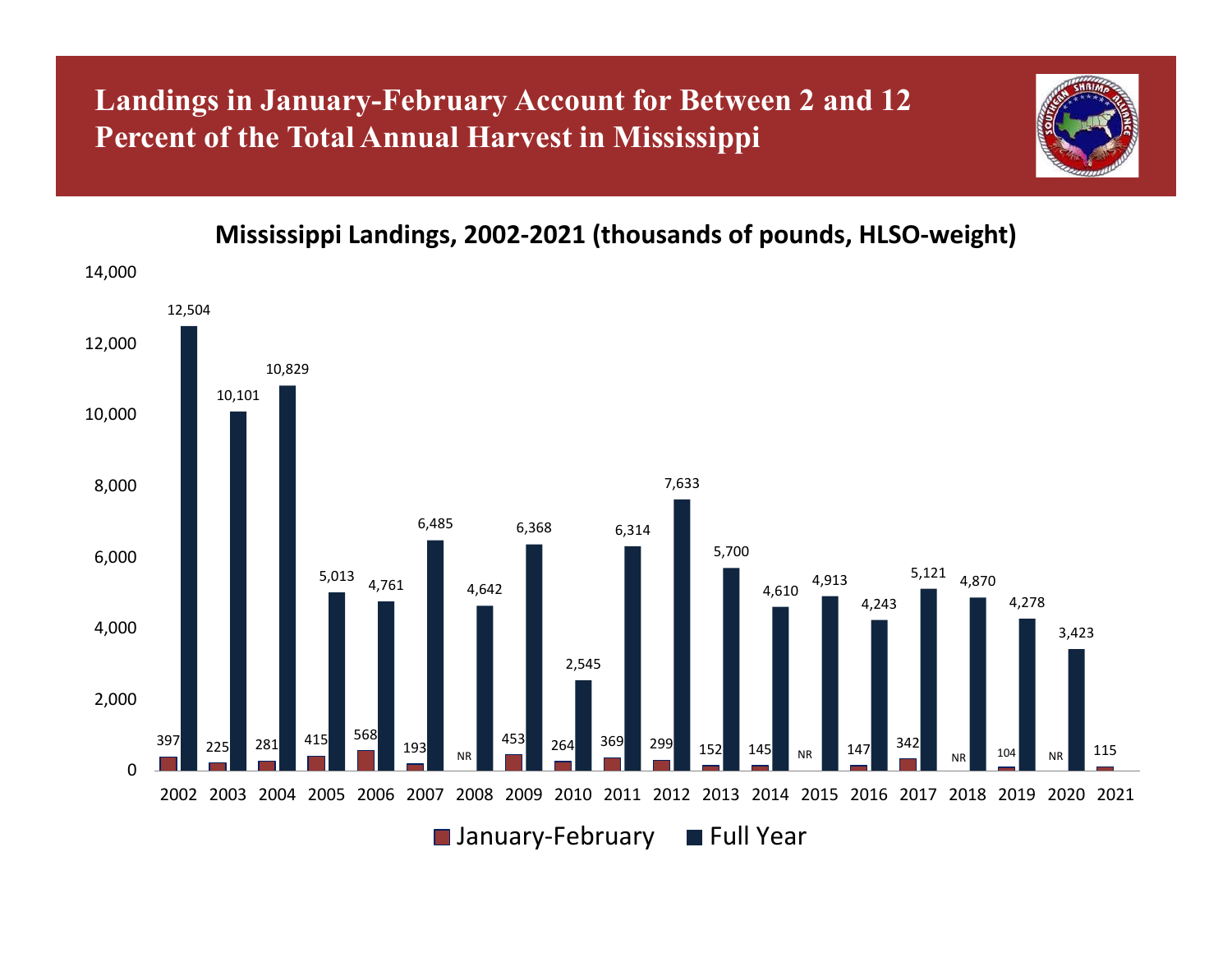#### **Landings in January-February Account for Between 4 and 7 Percent of the Total Gulf Annual Harvest**



#### **Gulf Landings, 2002‐2021 (thousands of pounds, HLSO‐weight)**

180,000

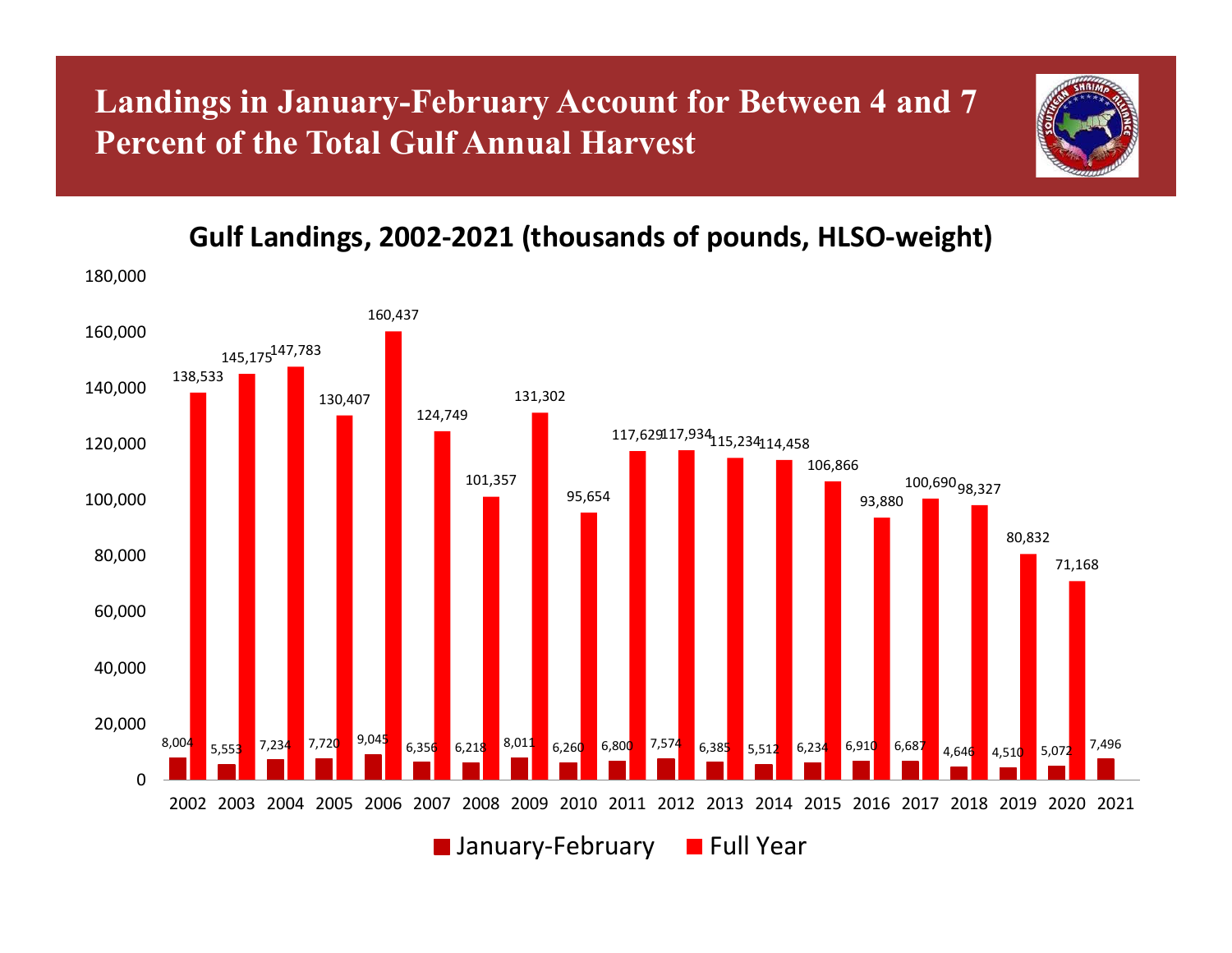# **February Ex-Vessel Prices 2001-2021 (U15)**

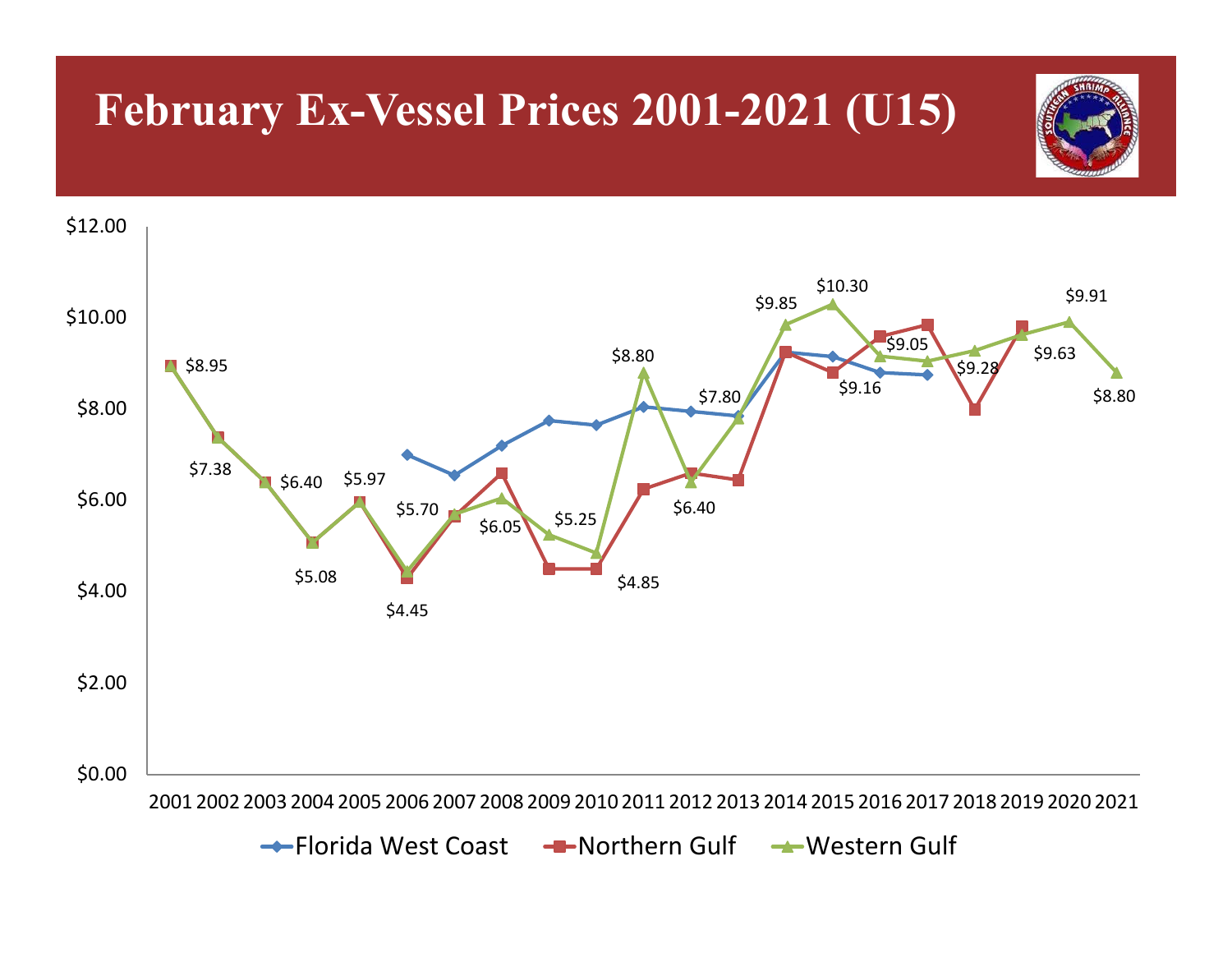# **February Ex-Vessel Prices 2001-2021 (26-30)**



Florida West Coast <del>- II -</del> Northern Gulf <del>- W</del>estern Gulf